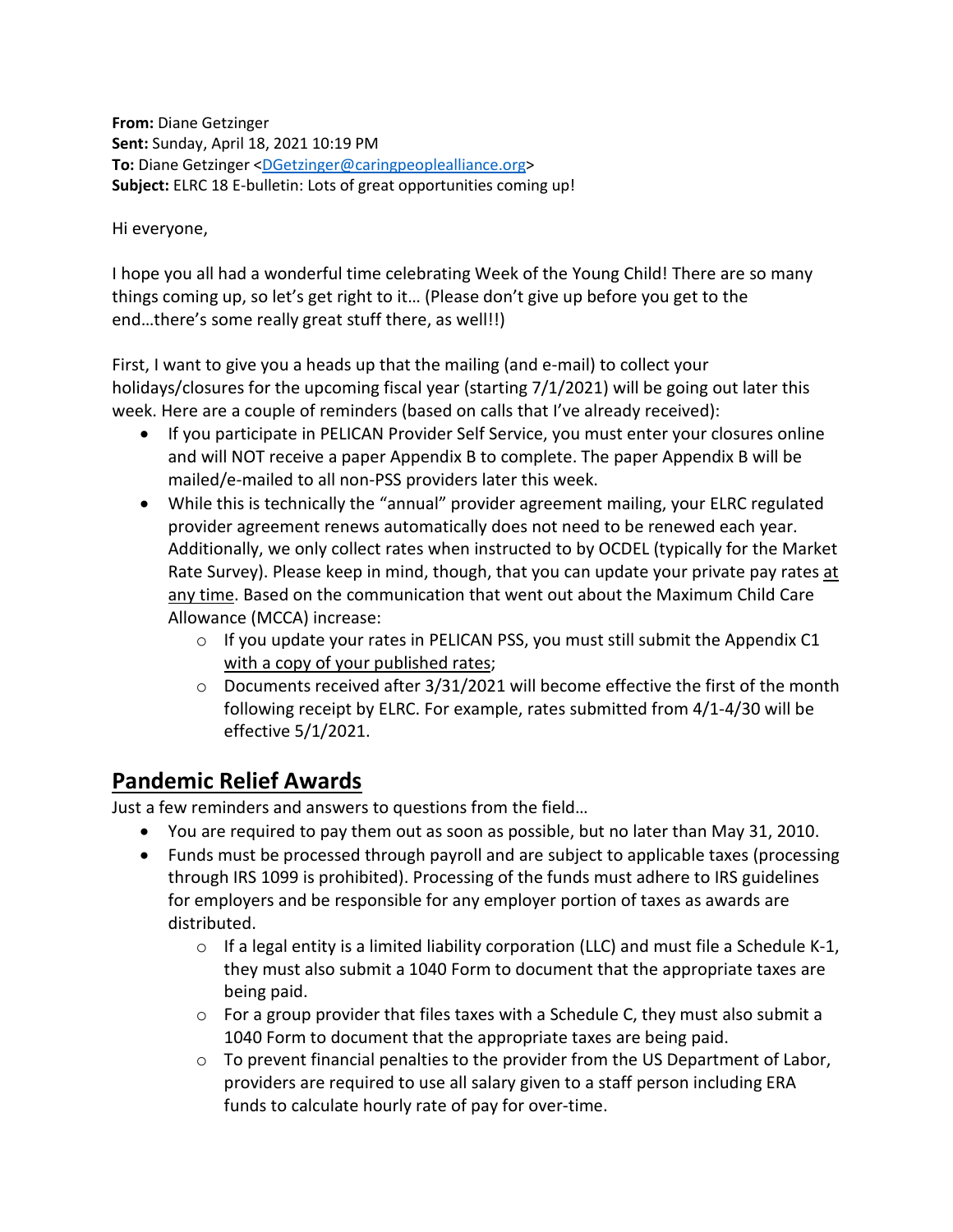- If a staff person in no longer in your employ, they remain eligible for the PRA. You may either pay your former employ the PRA or return their PRA to ELRC. You cannot issue it to a different employee in their stead.
- If you must return funding for any of your Pandemic Relief Awards, please make the check payable to CARING PEOPLE ALLIANCE-ELRC#18 and send it, along with your MPI number and notification of which staff awards you are returning, to the following:

Attn: Pandemic Relief Award Finance Department Early Learning Resource Center of Region 18 2361 Welsh Road Philadelphia, PA 19114

# **COVID-19 Reminders and Updates**

**Reporting positive exposures** – OCDEL requires that you notify all positive COVID-19 exposures to both Certification and the Department of Public Health. In Philadelphia, the easiest way to do this is to use the centralized reporting form: [https://form.jotform.com/203145664181149.](https://form.jotform.com/203145664181149)

### **Discussion about COVID-19 Vaccine for ECE Staff** -

A recording of the *Conversation about the COVID-19 Vaccine for Childcare* is now available for wider distribution. The link (thank you First Up!) on YouTube is below. Note there are time stamps in the description for those wishing to view specific topics. Link: [A](https://www.youtube.com/watch?v=l9-M2Fj3shE)  [Conversation About the COVID-19 Vaccine for Childcare.](https://www.youtube.com/watch?v=l9-M2Fj3shE)

### **PDPH Tools and resources for mitigating COVID-19 in Child Care and Schools**

- [Click here](https://www.phila.gov/documents/resources-for-child-care-and-summer-camp-operators-during-covid-19/) for a resource guide for schools and child care operators during COVID-19.
- [PDPH website](https://www.phila.gov/programs/coronavirus-disease-2019-covid-19/)
- EXCELLENT RESOURCE PDPH's blog post about teachers/childcare getting vaccinated is now up! [https://www.phila.gov/2021-03-10-how-philadelphia-is](https://www.phila.gov/2021-03-10-how-philadelphia-is-vaccinating-education-and-childcare-providers/)[vaccinating-education-and-childcare-providers/](https://www.phila.gov/2021-03-10-how-philadelphia-is-vaccinating-education-and-childcare-providers/)
- [Click here](https://www.phila.gov/programs/coronavirus-disease-2019-covid-19/guidance/guidance-documents/#/) for additional COVID-19 coronavirus resources from the City
- Greater Philadelphia Coronavirus Helpline: 1-800-722-7112.
- Text COVIDPHL to 888-777 to receive free alerts with information and updates from the Health Department.

**Subsidy invoicing for COVID-related closures/absences** – Current OCDEL policy allows us to pay you for 14 consecutive business days of COVID-related closure/absence (as long as you have reported it to OCDEL/PDPH – see the first item in this section above). In order to make sure that you're paid correctly and that these days do NOT count toward children's annual absences, please remember to mark your invoice accordingly:

• Paper: Write CA for "COVID absence"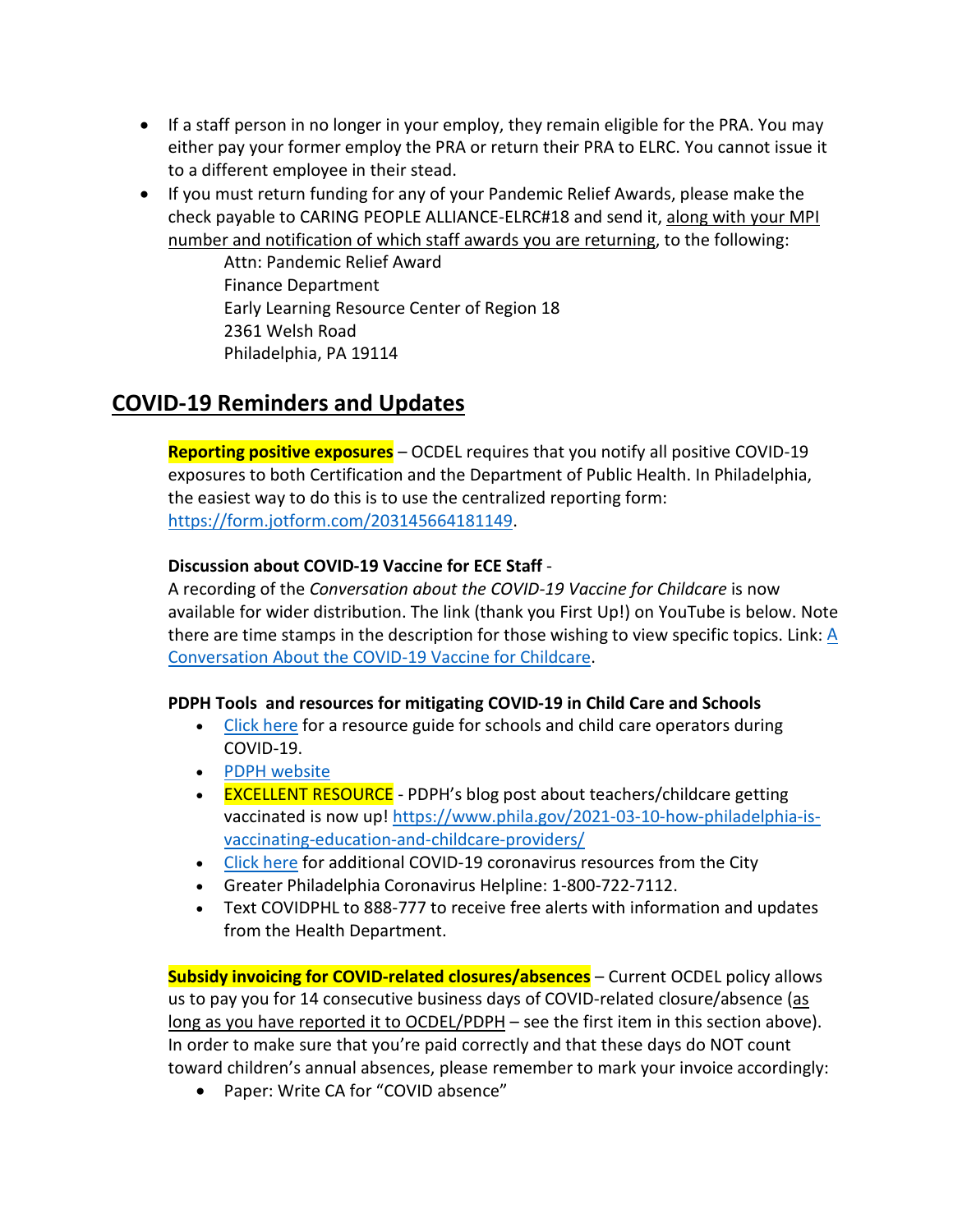• Online: Mark the absence with an A, but indicate in the child comment that the "absence was COVID-related" (click on the case number hyperlink to open the child detail screen to find the comments field)

Remember, too:

- Do not enter the closures in PELICAN PSS.
- Anything beyond 14 consecutive business days will result in the suspension/reenrollment of children.
- DO NOT charge parents co-payments during a full week of COVID-related absence.

# **BDCC Vaccination and Testing Events!**

The Black Doctors COVID-19 Consortium (BDCC) in conjunction with the City of Philadelphia, WDAS-FM & WUSL-FM, and the Dell Music Center will host the "Vax-Jawn" a vaccination event at the Dell Music Center, **Saturday, April 24th**; rain date, Sunday, April 25th. The Vax-Jawn will be open to ALL Philadelphia Residents ages 18 years or older. No zip code or phase requirements. First come, first served. BDCC weekly community clinics will offer solely Moderna vaccines to Philadelphians 18 age years or older. \*NO APPOINTMENT NECESSARY. MUST LIVE IN HARDEST-HIT ZIP CODE. Testing is still a major necessity in identifying one's status. The Black Doctors COVID-19 Consortium will continue offering barrier-free COVID-19 Test while supplies last. Testing and vaccination will occur on the following dates and times listed below. Please visit [the Black Doctors COVID-19 Consortium website](http://www.blackdoctorsconsortium.com/) for additional details:

- EVENT: VAX-JAWN DATE: **Saturday, April 24, 2021,** TIME: 9 AM – 4 PM Sunday, April 25, 2021 (rain date) LOCATION: Dell Music Center 2400 Strawberry Mansion Drive, Philadelphia, PA 19132 COVID-19: *Moderna Vaccine*
- DATE: **Monday, April 19, 2021,** TIME: 9 AM 11 AM LOCATION: SEPTA Suburban Station 16th St. & JFK Blvd., Philadelphia, PA 19102 COVID-19: *COVID-19 Testing*
- DATE: **Monday, April 19, 2021**, Tuesday, April 20, 2021, Thursday, April 22, 2021 TIME:  $10$  AM  $-$  4 PM LOCATION: Liacouras Center 1776 N Broad Street, Philadelphia, PA 19121 COVID-19: *Moderna Vaccine*

## **[Afterschool Professionals Appreciation Week](https://naaweb.org/naa-events/afterschool-professionals-appreciation-week)**

**Monday, April 19 through Friday, April 23, 2021**

Everyone appreciates being recognized for their efforts and a simple "thank you!" goes a long way. The Appreciation Week is a time to recognize, appreciate and advocate for those who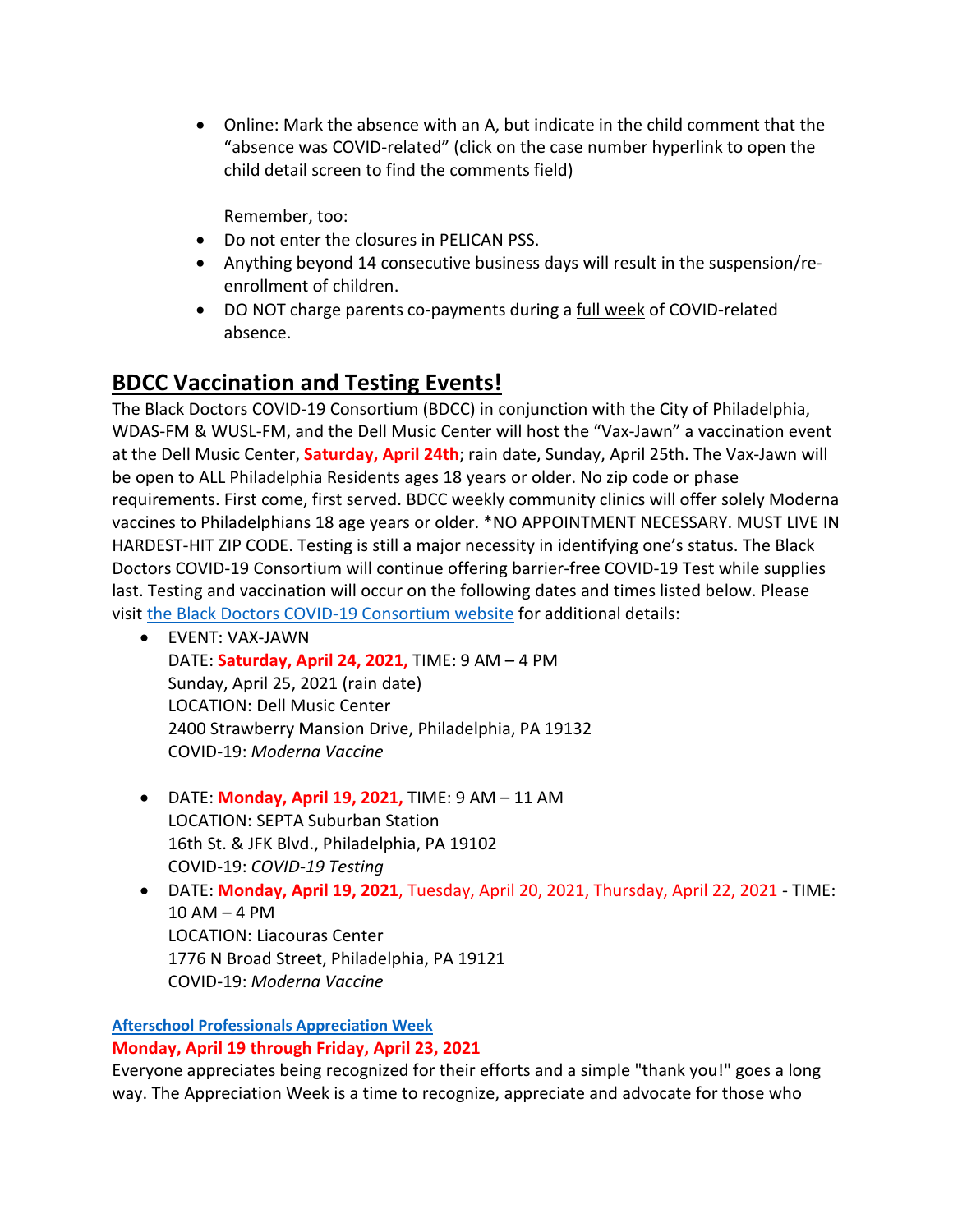work with young people during out-of-school hours. The week is marked by celebrations and public relations efforts encouraging appreciation and support for all the afterschool professionals who make a profound difference in the lives of young people.

# **Next SEPECC Roundtable: Tuesday, April 20, 2021 9:00 - 11:00 am**

Join us for this Roundtable Discussion focused on the staffing and compensation crisis facing the ECE industry. [Click here to register for April 20th.](https://zoom.us/meeting/register/tJ0pcOCgrDwuGtCQxzgi12LhJKtdP2lJD2qG) After registering you will receive a confirmation email with information about joining the meetings. Please email your questions to [Jackie Groetsch](mailto:Jackie.Groetsch@FirstUp.org) by 4/19/2021.

-Materials from April 6<sup>th</sup> Meeting Recording, [Meeting Slides](https://www.firstup.org/wp-content/uploads/2016/02/SEPECC-Mtg.-Slides-4.6.2021.pdf) and [Meeting Notes](https://www.firstup.org/wp-content/uploads/2016/02/SEPECC-Meeting-Notes-4.6.2021.pdf) -Visit [www.firstup.org/sepecc](https://www.firstup.org/sepecc) for registration links to upcoming meetings and to view materials from previous meetings.

# **Register Now for Conversations to Support Continuous Quality Improvement**

Throughout April and May OCDEL is sponsoring a series of virtual conversations with center, group and family child care administrators. These conversations will create a forum to envision opportunities that support the continuous quality improvement (CQI) of early childhood education in Pennsylvania. The foundation of quality early childhood education begins with a commitment to practices that ensure the health and safety of young children. Each virtual conversation will be guided by a combination of live poll questions and conversation starters. In support of your attendance, OCDEL is offering mid-day **and** evening virtual sessions for center, group child and family child care administrators. Please feel free to join **one** of the conversations. **Pre-registration is required.**

## **Wednesday, April 21, 2021**

- **[April 21 12:30 -1:30 PM CLICK TO REGISTER](https://berksiu.zoom.us/meeting/register/tJMkceutpjssHtYiusGZkAACU5RbaTdXHI4Y)**
- **[April 21 6:30 -7:30 PM CLICK TO REGISTER](https://berksiu.zoom.us/meeting/register/tJEvd-2pqT8oGt2BOSZp5mobb43YJIiqLFa1)**

## **Wednesday, May 5, 2021**

- **[May 5 12:30 -1:30 PM CLICK TO REGISTER](https://berksiu.zoom.us/meeting/register/tJIscOqtpj0uHNeafeL_s-Y6zHTbGQH__a4x)**
- **[May 5 6:30 -7:30 PM CLICK TO REGISTER](https://berksiu.zoom.us/meeting/register/tJ0rf-GorDMpHNJXU_TJVX-wLCmGw4Dxfl2J)**

## **Wednesday, May 12, 2021**

- **[May 12 12:30 -1:30 PM CLICK TO REGISTER](https://berksiu.zoom.us/meeting/register/tJYvcOqvqjIvHt1SgF2B5rpawH6OyoDWlhco)**
- **[May 12 6:30 -7:30 PM CLICK TO REGISTER](https://berksiu.zoom.us/meeting/register/tJctcO-sqDMqHN1dN0ZntjbxJSr2mIIXQWgb)**

## **Wednesday, May 26, 2021**

- **[May 26 12:30 -1:30 PM CLICK TO REGISTER](https://berksiu.zoom.us/meeting/register/tJctcO-sqDMqHN1dN0ZntjbxJSr2mIIXQWgb)**
- **[May 26 6:30 -7:30 PM CLICK TO REGISTER](https://berksiu.zoom.us/meeting/register/tJAkceigqT0uE905wKknQkf1RCLvPR0K3TQB)**

## **[Click here for the flyer](https://files.constantcontact.com/3e3d36fe201/453279e8-0d71-40aa-993b-5793a6337e25.pdf)**.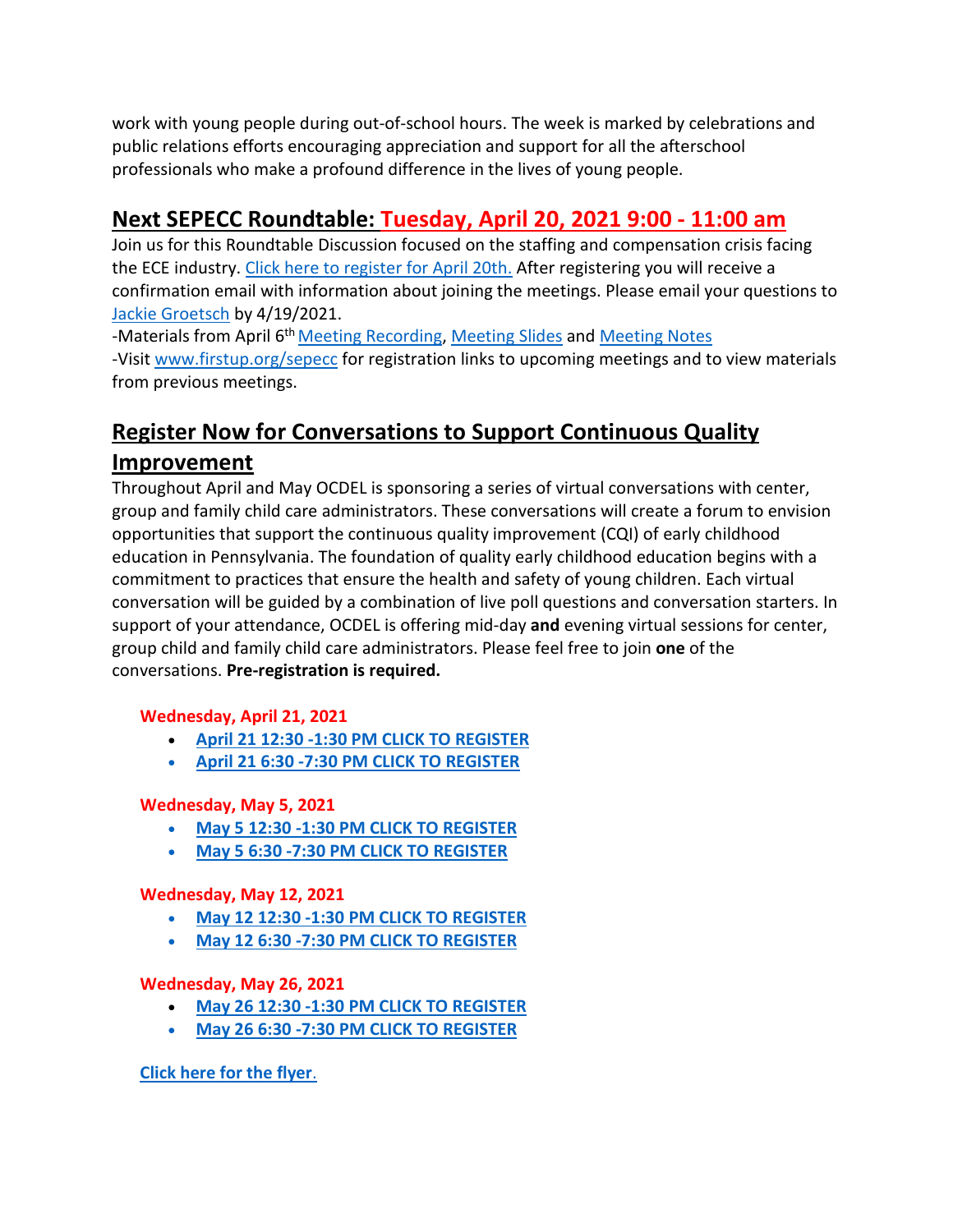# **PHMC: Community of Learning**

## *Supporting the Social-Emotional Well-Being of ECE Professionals, Children & Families* **April 21st 10a-11:30a [REGISTER HERE](https://register.gotowebinar.com/register/8950238368162413837)**

Join us to talk about ways to support the mental health & wellness of ECE professionals, children and families. Here are some of the questions we'll discuss:

- How has this experience affected us, our teachers, and the children we care for?
- What is the impact of stress and trauma on our thoughts, feelings, and behavior?
- What is the connection between self-care and our ability to nurture others?
- How can relationships create a path to resilience?

General COVID-19 updates will also be provided and include:

- Updates for fully vaccinated individuals
- Information on the dominate strain in PA
- Pfizer updates
- New spacing recommendations

Presented in partnership with: PA Key Infant-Early Childhood Mental Health Consultation Program & CHOP PolicyLab

## **PD from PennAEYC**

PennAEYC and our partners around the state have a variety of professional development opportunities available for you throughout the year. In addition to newsletter announcements, check **[our website](https://www.pennaeyc.com/our-work/professional-development/upcoming-events/)** for a current list of options. In the meantime, check out these upcoming sessions:

- **April 20** Trying Together presents **[Crafting & Sharing Your Message: Advocacy for](https://tryingtogether.org/event/child-care-advocacy/)  [Family and Group Child Care Providers](https://tryingtogether.org/event/child-care-advocacy/)**
- **April 21** The Learning Lamp and PennAEYC present **[Communication and language](https://www.thelearninglamp.org/events/)  [development including dual language learners –](https://www.thelearninglamp.org/events/) ages birth to 5 years**
- **April 29** First Up: Champions for Early Education presents **[Calculating Your Cost of Care](https://zoom.us/j/95326558538?pwd=RGhuQ1IvZzNPTFU0a2RCMG9URStwQT09#success)  [During COVID-19](https://zoom.us/j/95326558538?pwd=RGhuQ1IvZzNPTFU0a2RCMG9URStwQT09#success)**

We have more sessions to add in the coming weeks, but if you are in need of a professional development session and do not see what you need, contact **[Rose Snyder](mailto:rsnyder@pennaeyc.org)** to discuss options.

# **Teacher Time: Learning Materials That Promote Inclusion for Preschoolers**

## **Tuesday, April 20, 2021, 3–4 p.m. ET [Register Online Now!](https://event.on24.com/eventRegistration/EventLobbyServlet?target=reg20.jsp&cid=00989e3d38996c54eb82f3d109694a87&eventid=2996803&sessionid=1&key=01C39A81D640B5184F09BF3A44D7CC74®Tag=&V2=false&sourcepage=register)**

Learning materials are teaching tools that support children's concept and skill development. Preschoolers learn in many ways, so using a variety of materials ensures each child can fully participate in learning experiences. Join this **[Teacher Time](https://eclkc.ohs.acf.hhs.gov/teaching-practices/teacher-time-series/teacher-time-series?utm_medium=email&utm_campaign=Learning%20Materials%20That%20Promote%20Inclusion%20for%20Preschoolers&utm_content=Learning%20Materials%20That%20Promote%20Inclusion%20for%20Preschoolers+CID_00989e3d38996c54eb82f3d109694a87&utm_source=CM%20Eblast&utm_term=Teacher%20Time&cid=00989e3d38996c54eb82f3d109694a87)** episode to explore ways to include interesting, relevant, and challenging learning materials in preschool environments. Find out how to plan for learning materials that represent the preschoolers in your setting and meet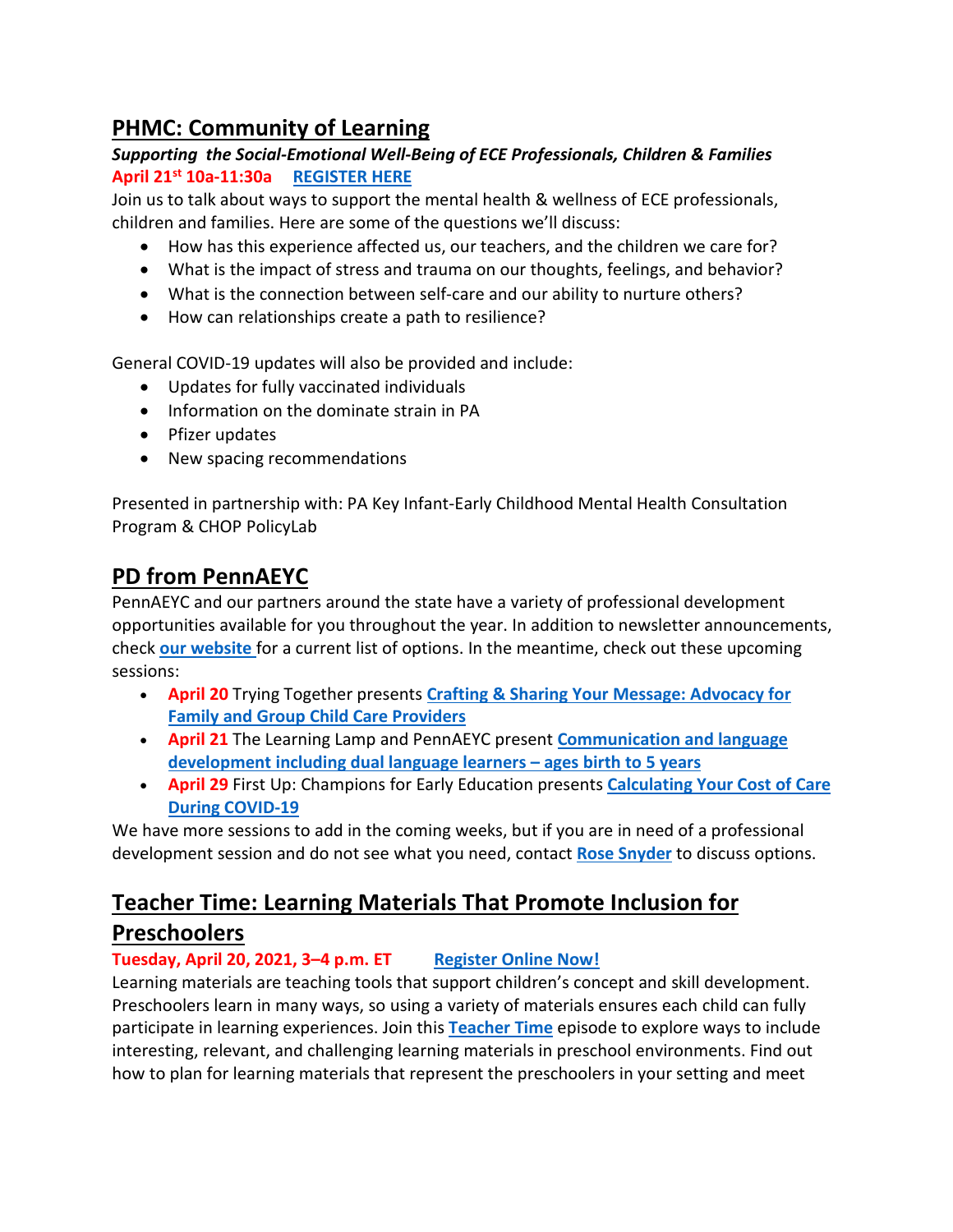their developmental needs. Discover strategies to modify or enhance learning materials to ensure full and effective participation for all preschoolers.

This webinar will have English and Spanish captioning.

#### **Key Topics**

Topics for the webinar include:

- Discussing how inclusive learning materials support preschoolers' learning and development
- Identifying strategies and teaching practices to include learning materials in the environment that represent all preschoolers
- Describing modifications to learning materials that meet individual children's needs and promote inclusion

#### **Target Audience**

This webinar will benefit:

- Teachers and family child care providers
- Education managers, coaches, and child development specialists
- Disabilities services coordinators
- Support staff

#### **How to Register**

Select the link to register: **[https://event.on24.com/wcc/r/2996803/01C39A81D640B5184F09BF3A44D7CC74](https://event.on24.com/eventRegistration/EventLobbyServlet?target=reg20.jsp&cid=00989e3d38996c54eb82f3d109694a87&eventid=2996803&sessionid=1&key=01C39A81D640B5184F09BF3A44D7CC74®Tag=&V2=false&sourcepage=register)**

#### **Related Resources**

Explore related resources on the Early Childhood Learning and Knowledge Center (ECLKC) to learn more.

- **[Materials Adaptation](https://eclkc.ohs.acf.hhs.gov/children-disabilities/article/materials-adaptation?utm_medium=email&utm_campaign=Learning%20Materials%20That%20Promote%20Inclusion%20for%20Preschoolers&utm_content=Learning%20Materials%20That%20Promote%20Inclusion%20for%20Preschoolers+CID_00989e3d38996c54eb82f3d109694a87&utm_source=CM%20Eblast&utm_term=Materials%20Adaptation&cid=00989e3d38996c54eb82f3d109694a87)**
- **[Resources for Preschool Learning Environments](https://eclkc.ohs.acf.hhs.gov/learning-environments/article/resources-preschool-learning-environments?utm_medium=email&utm_campaign=Learning%20Materials%20That%20Promote%20Inclusion%20for%20Preschoolers&utm_content=Learning%20Materials%20That%20Promote%20Inclusion%20for%20Preschoolers+CID_00989e3d38996c54eb82f3d109694a87&utm_source=CM%20Eblast&utm_term=Resources%20for%20Preschool%20Learning%20Environments&cid=00989e3d38996c54eb82f3d109694a87)**

### **Save the Date**

Teacher Time webinars will take place from 3–4 p.m. ET on the second and third Tuesday of each month through May 2021.

- May 11, 2021: Supporting Infant/Toddler Families Through Inclusion
- May 18, 2021: Supporting Preschool Families Through Inclusion

### **Share This Opportunity**

Please share this message with colleagues who may be interested in this topic. Did someone forward you this invitation? Stay up to date by subscribing: **[https://eclkc.ohs.acf.hhs.gov/subscribe](https://eclkc.ohs.acf.hhs.gov/subscribe?utm_medium=email&utm_campaign=Learning%20Materials%20That%20Promote%20Inclusion%20for%20Preschoolers&utm_content=Learning%20Materials%20That%20Promote%20Inclusion%20for%20Preschoolers+CID_00989e3d38996c54eb82f3d109694a87&utm_source=CM%20Eblast&utm_term=httpseclkcohsacfhhsgovsubscribe&cid=00989e3d38996c54eb82f3d109694a87)**

Join MyPeers to connect with Head Start and early childhood colleagues around the country on this and other topics.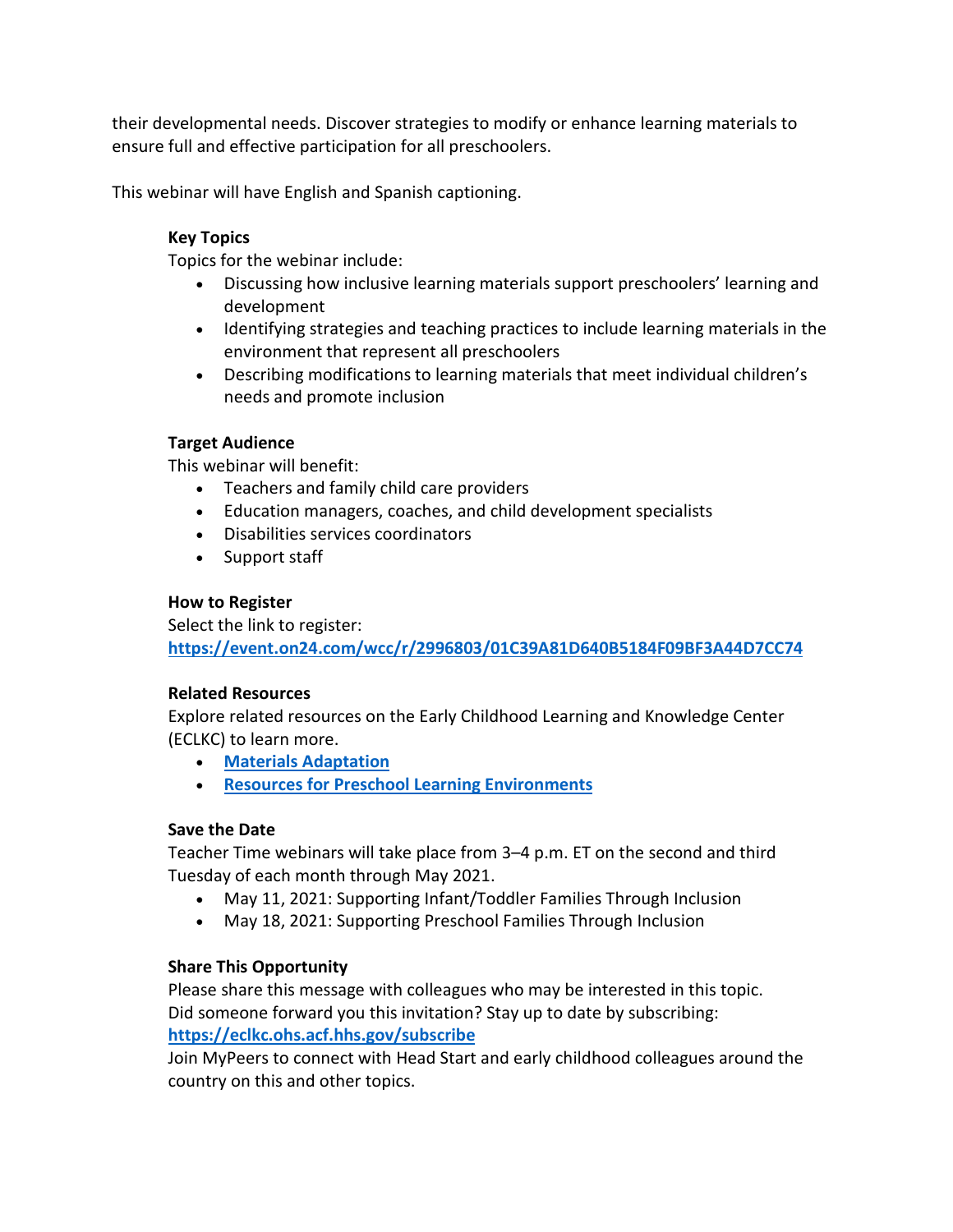### **Questions?**

To learn more, contact the National Center on Early Childhood Development, Teaching, and Learning at **[ecdtl@ecetta.info](mailto:ecdtl@ecetta.info)** or (toll-free) 844-261-3752.

## **Earth Day STEM Webinar from STEMfinity**

## **Thursday, April 22 at 3:30 pm EDT! [REGISTER HERE](https://docs.google.com/forms/d/e/1FAIpQLScQ2HBKXHwa-0qGDYdefjTle3ty8k9qTFbGdJKlPG2SYFMMuw/viewform)**

To create a future workforce ready to meet the challenges of renewable energy technology and combating global climate change, students must foster STEAM skills while also cultivating critical thinking, creative design, project management, and collaborative problem-solving skills. Join us on **Earth Day, April 22 at 3:30 pm EDT**, as Horizon Educational demonstrates how exploring alternative energy solutions can be fun for all students. Every participant will also have an opportunity to win a [DIY Fuel Cell Science Kit & Chassis Bundle](https://stemfinity.com/products/horizon-diy-fuel-cell-science-kit-chassis-bundle?utm_source=STEMfinity+Company+Newsletter&utm_campaign=1a06b9baef-EMAIL_CAMPAIGN_2017_07_07_COPY_01&utm_medium=email&utm_term=0_6c865d426e-1a06b9baef-302767968) of their own.

## **Latinos en Accion – Saturday, April 24th 10a-12p**

This PD session on advocacy geared toward Spanish-speaking childcare providers, will be facilitated by First Up's bilingual staff, in Spanish and/ or English depending on the needs of the participants, and will feature stories by and engagement with three advocate in the field. For registration and additional information, please see the [attached flyer.](https://www.dropbox.com/s/xt5tf80c6giop9g/LATINOS%20EDUCANDO%20JUNTOS%20EN%20PENNSYLVANIA%204.24.21.pdf?dl=0) [Register Here](https://www.papdregistry.org/register.aspx?evid=325006)

# **Education Managers Series: The 5Rs for Early Learning Leaders: Using Resources to Support Program Quality**

## **Tuesday, April 27, 2021, 3–4 p.m. ET [Register Online Now!](https://event.on24.com/eventRegistration/EventLobbyServlet?target=reg20.jsp&cid=dc471e52ebe84c48ace7522965ebde5b&eventid=2996174&sessionid=1&key=DBCCBA191DDDFADDD7023BEB66FCEE7D®Tag=&V2=false&sourcepage=register)**

This five-part series introduces the National Center on Early Childhood Development, Teaching, and Learning's (NCECDTL) 5Rs for Early Learning Leaders: Responsive Relationships, Reason, Resources, Reflective Dialogue, and Recognition. The 5Rs describe ways education managers promote quality teaching and learning in their programs.

In the third webinar of the series, review the Resources component. Discover how to share resources that promote cross training and support education staff's professional growth. Explore strategies that lead to shared understanding of quality teaching and home visiting practices across education teams. Find out how early learning leaders can use resources to foster communities of practice that boost continuous quality improvement.

This webinar will have English and Spanish captioning.

## **Topics for the webinar include:**

- Introducing the Resources component of NCECDTL's 5Rs for Early Learning Leaders
- Discussing how leaders can establish communities of practice to foster peer-to-peer learning and continuous quality improvement
- Learning how sharing resources virtually and in person across a variety of settings supports high-quality teaching and learning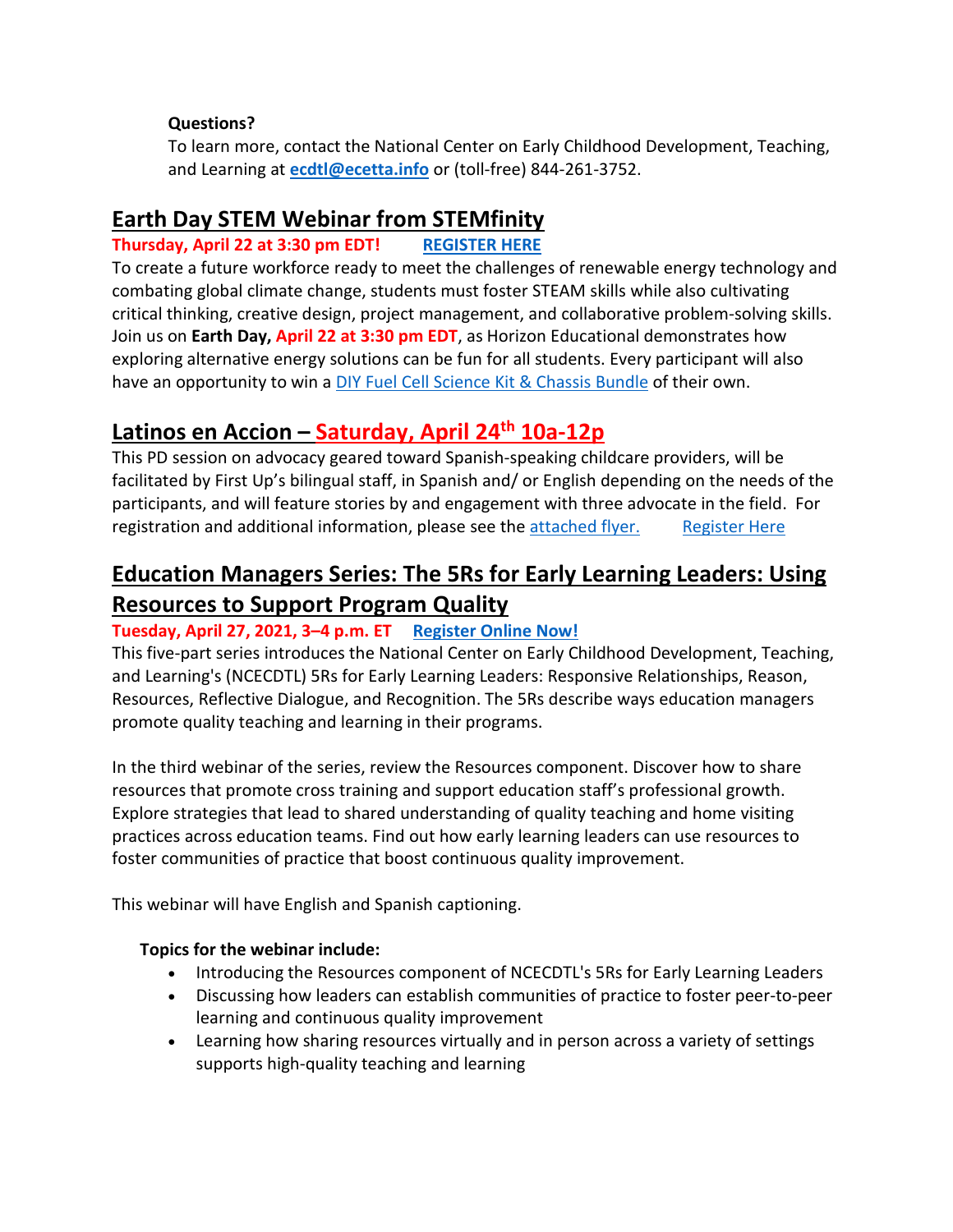#### **Target Audience**

- Education managers
- Program directors
- Coaches
- Regional TTA early childhood specialists and managers
- Child development specialists

#### **How to Register**

Select the link to register: **[https://event.on24.com/wcc/r/2996174/DBCCBA191DDDFADDD7023BEB66FCEE7D](https://event.on24.com/eventRegistration/EventLobbyServlet?target=reg20.jsp&cid=dc471e52ebe84c48ace7522965ebde5b&eventid=2996174&sessionid=1&key=DBCCBA191DDDFADDD7023BEB66FCEE7D®Tag=&V2=false&sourcepage=register)**

#### **Related Resources**

- **[Head Start Early Learning Outcomes Framework](https://eclkc.ohs.acf.hhs.gov/school-readiness/article/head-start-early-learning-outcomes-framework?utm_medium=email&utm_campaign=The%205Rs%20for%20Early%20Learning%20Leaders%20Using%20Resources%20to%20Support%20Program%20Quality&utm_content=The%205Rs%20for%20Early%20Learning%20Leaders%20Using%20Resources%20to%20Support%20Program%20Quality+CID_dc471e52ebe84c48ace7522965ebde5b&utm_source=CM%20Eblast&utm_term=Head%20Start%20Early%20Learning%20Outcomes%20Framework&cid=dc471e52ebe84c48ace7522965ebde5b)**
- **[Individualized Professional Development \(iPD\) Portfolio](https://eclkc.ohs.acf.hhs.gov/professional-development/individualized-professional-development-ipd-portfolio/individualized-professional-development-ipd-portfolio?utm_medium=email&utm_campaign=The%205Rs%20for%20Early%20Learning%20Leaders%20Using%20Resources%20to%20Support%20Program%20Quality&utm_content=The%205Rs%20for%20Early%20Learning%20Leaders%20Using%20Resources%20to%20Support%20Program%20Quality+CID_dc471e52ebe84c48ace7522965ebde5b&utm_source=CM%20Eblast&utm_term=Individualized%20Professional%20Development%20iPD%20Portfolio&cid=dc471e52ebe84c48ace7522965ebde5b)**
- **[MyPeers](https://eclkc.ohs.acf.hhs.gov/about-us/article/mypeers-collaborative-platform-early-care-education-community?utm_medium=email&utm_campaign=The%205Rs%20for%20Early%20Learning%20Leaders%20Using%20Resources%20to%20Support%20Program%20Quality&utm_content=The%205Rs%20for%20Early%20Learning%20Leaders%20Using%20Resources%20to%20Support%20Program%20Quality+CID_dc471e52ebe84c48ace7522965ebde5b&utm_source=CM%20Eblast&utm_term=MyPeers&cid=dc471e52ebe84c48ace7522965ebde5b)**

#### **Save the Date**

**[Education Manager](https://eclkc.ohs.acf.hhs.gov/teaching-practices/article/education-manager-series?utm_medium=email&utm_campaign=The%205Rs%20for%20Early%20Learning%20Leaders%20Using%20Resources%20to%20Support%20Program%20Quality&utm_content=The%205Rs%20for%20Early%20Learning%20Leaders%20Using%20Resources%20to%20Support%20Program%20Quality+CID_dc471e52ebe84c48ace7522965ebde5b&utm_source=CM%20Eblast&utm_term=Education%20Manager&cid=dc471e52ebe84c48ace7522965ebde5b)** webinars will take place from 3–4 p.m. ET on the fourth Tuesday in June and August.

- June 22, 2021, 3 p.m. ET: The 5Rs for Early Learning Leaders: Reflective Dialogue
- Aug. 24, 2021, 3 p.m. ET: The 5Rs for Early Learning Leaders: Recognition

### **Share This Opportunity**

Please share this message with colleagues who may be interested in this topic. Did someone forward you this invitation? Stay up to date by subscribing: **[https://eclkc.ohs.acf.hhs.gov/subscribe](https://eclkc.ohs.acf.hhs.gov/subscribe?utm_medium=email&utm_campaign=The%205Rs%20for%20Early%20Learning%20Leaders%20Using%20Resources%20to%20Support%20Program%20Quality&utm_content=The%205Rs%20for%20Early%20Learning%20Leaders%20Using%20Resources%20to%20Support%20Program%20Quality+CID_dc471e52ebe84c48ace7522965ebde5b&utm_source=CM%20Eblast&utm_term=httpseclkcohsacfhhsgovsubscribe&cid=dc471e52ebe84c48ace7522965ebde5b)**

### **Questions?**

To learn more, contact NCECDTL at **[ecdtl@ecetta.info](mailto:ecdtl@ecetta.info)** or (toll-free) 844-261-3752.

## **BELL Meet and Greet on ACES Revisited: Supporting Social Emotional Resilience**

### **April 29th (11:30a-1p)** on Zoom

Join the People's Emergency Center for a conversation on adverse childhood experiences and how staff from housing and early childhood education programs can promote resilience for young children during the ongoing pandemic.

Bring your **questions** and **curiosity**. Leave with **strategies**, **resources**, and **new connections**. **Register Here:** [https://us02web.zoom.us/meeting/register/tZ0sf-](https://us02web.zoom.us/meeting/register/tZ0sf-GhqjMoHdXElw9sc8trBH21hDo7VbP-)[GhqjMoHdXElw9sc8trBH21hDo7VbP-](https://us02web.zoom.us/meeting/register/tZ0sf-GhqjMoHdXElw9sc8trBH21hDo7VbP-)

# **Provider and Family Voice Forums: Building a Stronger Child Care System through the American Rescue Plan**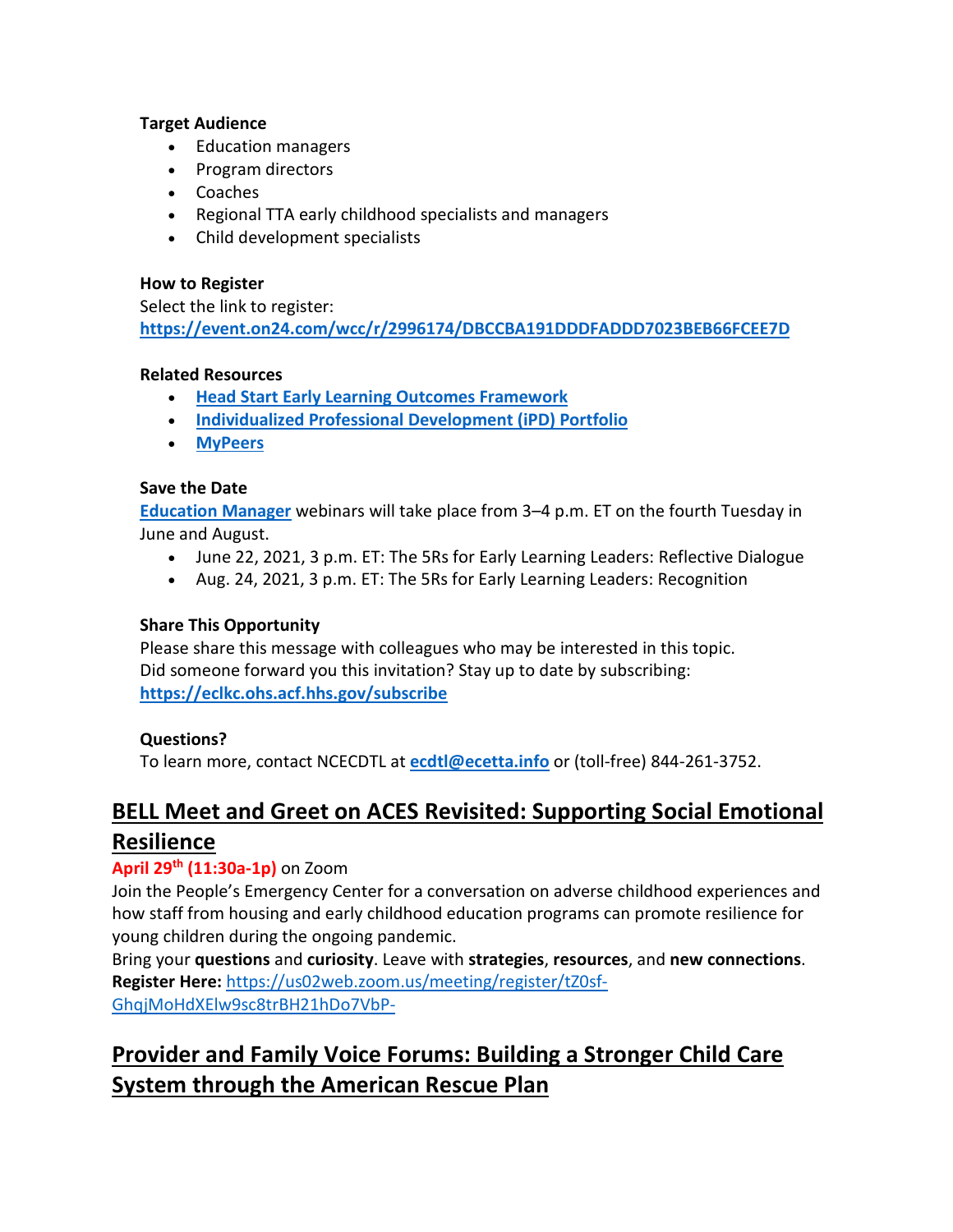How do you want to see the funds from the American Rescue Plan allocated to support Pennsylvania's Early Learning programs? Early Learning PA is hosting regional events to hear from families and childcare professionals about their needs in order to inform recommendations to OCDEL. First Up will host events for Philadelphia, Delaware and Chester counties at the end of April (stay tuned for information on Montgomery and Bucks county events, hosted by PCCY). For more information and to register: Friday, April 30<sup>th</sup> 1:30 -3:00pm: Philadelphi[a Register here.](https://zoom.us/meeting/register/tJUude2orDMuHtEbRO6QAVIIL_A3gs3FPzll)

# **National Summer Learning Association Voices of Summer Webinar Series**

## <https://childcareta.acf.hhs.gov/ncase-resource-library/voices-summer-webinar-series>

The National Summer Learning Association (NSLA) is hosting a series of webinars on topics pertinent to summer learning and enrichment, ranging from youth development to summer operations to nutrition education to emergency funding during the COVID-19 pandemic. Upcoming in April are webinars on *Designing a Successful Hybrid Summer Program Model* and *Cultural Crossroads: Exploring the important intersection of summer program training & design with the critical need to address race, equity, and inclusion*. Different webinars are designed for different audiences, including state and local OST professionals, program administrators, and staff. These webinars are free to join and also recorded for viewing after the event.

## **Starting at Zero: Reimagining Education in America**

### *Special Opportunity from The Hunt Institute:*

Starting at Zero: Reimagining Education in America is a powerful new documentary by filmmaker Willa Kammerer on the value of high-quality early childhood education. The film features experts and policymakers from across the country – including our namesake, former NC Governor Jim Hunt, and highlights lessons to be learned from the state of Alabama's First Class Pre-K Program. Until the end of April, we're making a free online screening available to early education champions like yourself. To access the film, **[just click the link here](https://mailchi.mp/startingatzerothefilm/woyc2021)**. We hope you'll take the time to sign up now, with the knowledge that you can watch the film at your convenience for the rest of the month.

# **Also from The Hunt Institute: Early Efforts webinar session on May 4th at 2pm**

We'll be talking about Creating Equitable Pathways for Advancement within the Early Childhood Workforce, with a panel including:

- Lanette Dumas of the National Association for Family Child Care
- Dr. Calvin Moore of the Council for Professional Recognition
- Lauren Hogan of the National Association for the Education of Young Children
- Karen Ponder of the BUILD Initiative and Power to the Profession Task Force [You can register now by clicking here.](https://zoom.us/webinar/register/WN_luRkK2wzT1eWx1EoZtw6mA)

# **Zero to Three presents IECMH Webinar on May 6**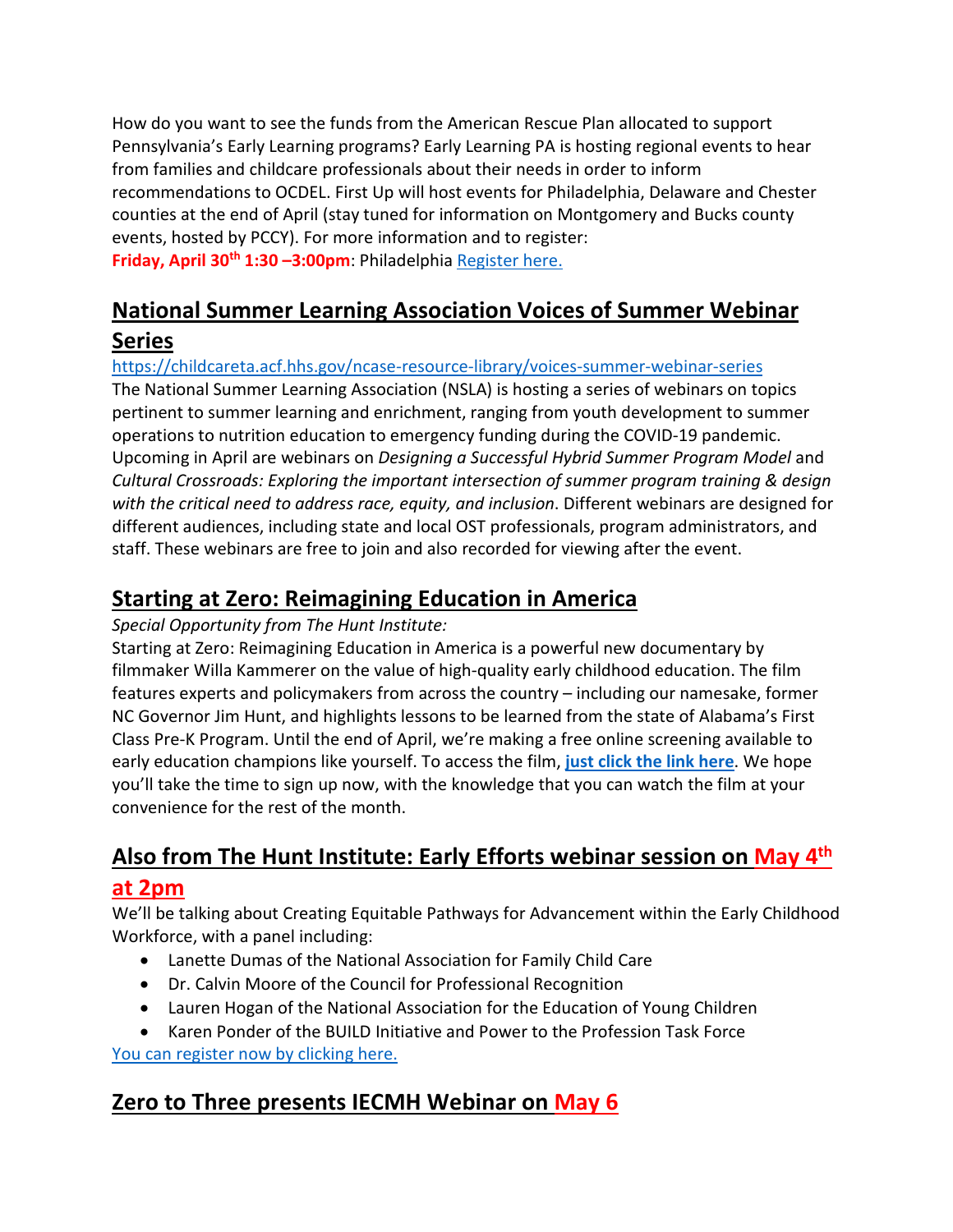The ZERO TO THREE Policy Center is pleased to invite you to the fourth session of our webinar series, **Advocating for Infant and Early Childhood Mental Health**. On this webinar, we will dive into strategies that IECMH advocates can use, lessons learned in state and federal advocacy, and how you can get involved in *Think Babies* advocacy for IECMH. The webinar will also feature a panel discussion with state advocates from *Think Babies* partners in Georgia and New Jersey, including perspectives from clinician and parent advocates. [REGISTER TODAY](https://zerotothree.zoom.us/webinar/register/WN_d-jLCQuNRhybi4mquDPwtg?utm_medium=email&utm_source=email_link&utm_content=resources_webinar_promo_04162021&utm_campaign=policy_center)

**Missed any of the previous webinars in this series?** Visit our [landing page](https://www.zerotothree.org/resources/3759-webinar-series-infant-and-early-childhood-mental-health-policy?utm_medium=email&utm_source=email_link&utm_content=resources_webinar_promo_04162021&utm_campaign=policy_center) for recordings and slide decks of all 3 previous webinars.

**Interested in staying connected with the ZERO TO THREE Policy Center?** [Sign up for](https://www.zerotothree.org/policy-network?utm_medium=email&utm_source=email_link&utm_content=resources_webinar_promo_04162021&utm_campaign=policy_center)  [ZERO TO THREE policy and advocacy news.](https://www.zerotothree.org/policy-network?utm_medium=email&utm_source=email_link&utm_content=resources_webinar_promo_04162021&utm_campaign=policy_center)

## **Celebrate Provider Appreciation Day with Devereaux!**

With **[Provider Appreciation Day](https://providerappreciation.org/)** 2021 approaching - May 7 to be exact - our teams feels that a great way to celebrate, honor, and thank child care providers everywhere would be to share strategies for building their own resilience. All across the country, early care and education settings are simply just not the same. New rules, new regulations and mounting expectations may prove to make the work we do a bit more challenging.

YOU ARE NOT ALONE. We can do this together! We will not let physical distancing get in the way of providing professional development that supports social connections. In this live webinar series, our team will help participants to unfold the concepts of risk, resilience, protective factors and overcoming obstacles - big and small. Complete with creative, reflective experiences, the goal is to provide participants with an opportunity to self-reflect on their well-being, and then take action to better support their resilience. Whether individuals work directly with children or parents, or support children and families indirectly, this virtual experience can benefit each member of your team. Come along as we show appreciation for child care providers everywhere!

## **Building Your Bounce: Simple Strategies to Promote the Resilience of You and Your Team**

### **May 5, 12, and 19, 2021**

Individual =  $$129$  per person Group of  $2-3 = $119$  per person Group of 4 or more = \$109 per person [REGISTER HERE](https://web.cvent.com/event/ac376fcd-bdb5-42b3-b8d6-2141b673f2b7/summary?RefId=apr15promo)

## **Save the date!**

You're invited to join @SesameStreetinCommunities and @WestPhillyAFEL for "Creating a Circle of Support for Children and Families through Social Emotional Learning": a community launch event on **May 20th at 12pm ET**. Join us for a discussion on the value of social emotional skills in helping children reach developmental milestones with special guest **Dr. Nefertiti**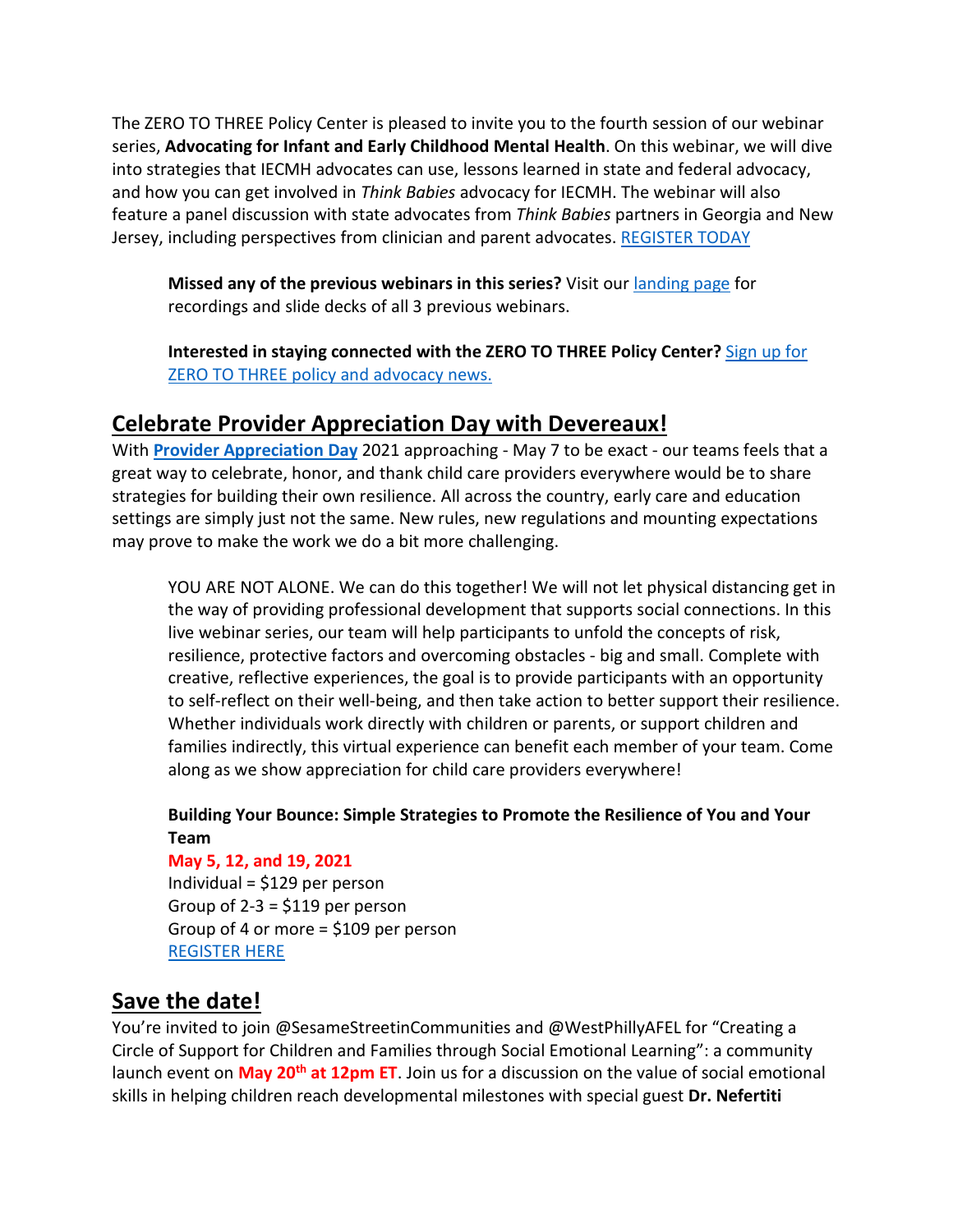**Poyner** @BuildURBounce, Early Childhood Specialist for Devereux Center for Resilient Children @DevereuxCRC. Register:

[https://us02web.zoom.us/webinar/register/WN\\_mvLTRCMQTCu8szxGvys2Bg](https://us02web.zoom.us/webinar/register/WN_mvLTRCMQTCu8szxGvys2Bg)

# **CDA Coursework Enrollment Opportunities for Summer 2021**

Early childhood education professionals interested in obtaining their CDA credential are encouraged to connect with the ECE PDO at PHMC to learn about available course offerings beginning in late spring, through our Career Advising services. Get matched with a PDO funded credentialing program today! Visit [ecepdo.phmc.org'](https://ecepdo.phmc.org/)s [Career Advising webpage](https://ecepdo.phmc.org/career-advising) for more information and complete an intake form to get started. Direct all general questions to our ECE Workforce Specialist at 267.773.4400 or email [ECEPDO@phmc.org](mailto:ECEPDO@phmc.org)

# **LIVE On Demand Course - ["School-Age Youth Programs: Learning Spaces that Work"](https://od.bkc.psu.edu/lesson/2535/information)**

## *New from Better Kid Care*

In this course, learn how to make school-age learning spaces work well. Review quality space criteria. Reflect on and analyze current OST space and offerings. Gain confidence to design spaces, different from school, that are flexible and reflect the youth's voice, spaces that appeal to a diverse range of youth, spaces that spark interest and invite engagement. Adjust environmental elements to accommodate youth with a range of sensitivities

## **Author: Rebecca Escott**

**Course Coding:**

 Knowledge Area: **K2.1** Competency Code: **C3**

CDA Code: **None**

**Number of Hours:** 2 Hours

## **Cost of Course**: \$5

## **Course Objectives:**

In this course, OST staff will learn how to set up learning spaces that work. They will:

• Reflect on and evaluate the effectiveness of current materials and spaces to meet stated student/program goals and quality standards while nurturing curiosity and innovation, developing life and leadership skills, and attuning to sensitivities and cultural preferences of a diverse student population

- Learn ways to include youth input in the design and use of space and choice of materials
- Brainstorm solutions for shared space, mixed-age, and other OST environment challenges
- Generate an "A-HA!" moment (a new thought that challenges the "I already tried that; it didn't work" attitude)

## **Module Title (for PA Key LMS)**:

School-Age Youth Programs: Learning Spaces that Work Self-Learning Module - Better Kid Care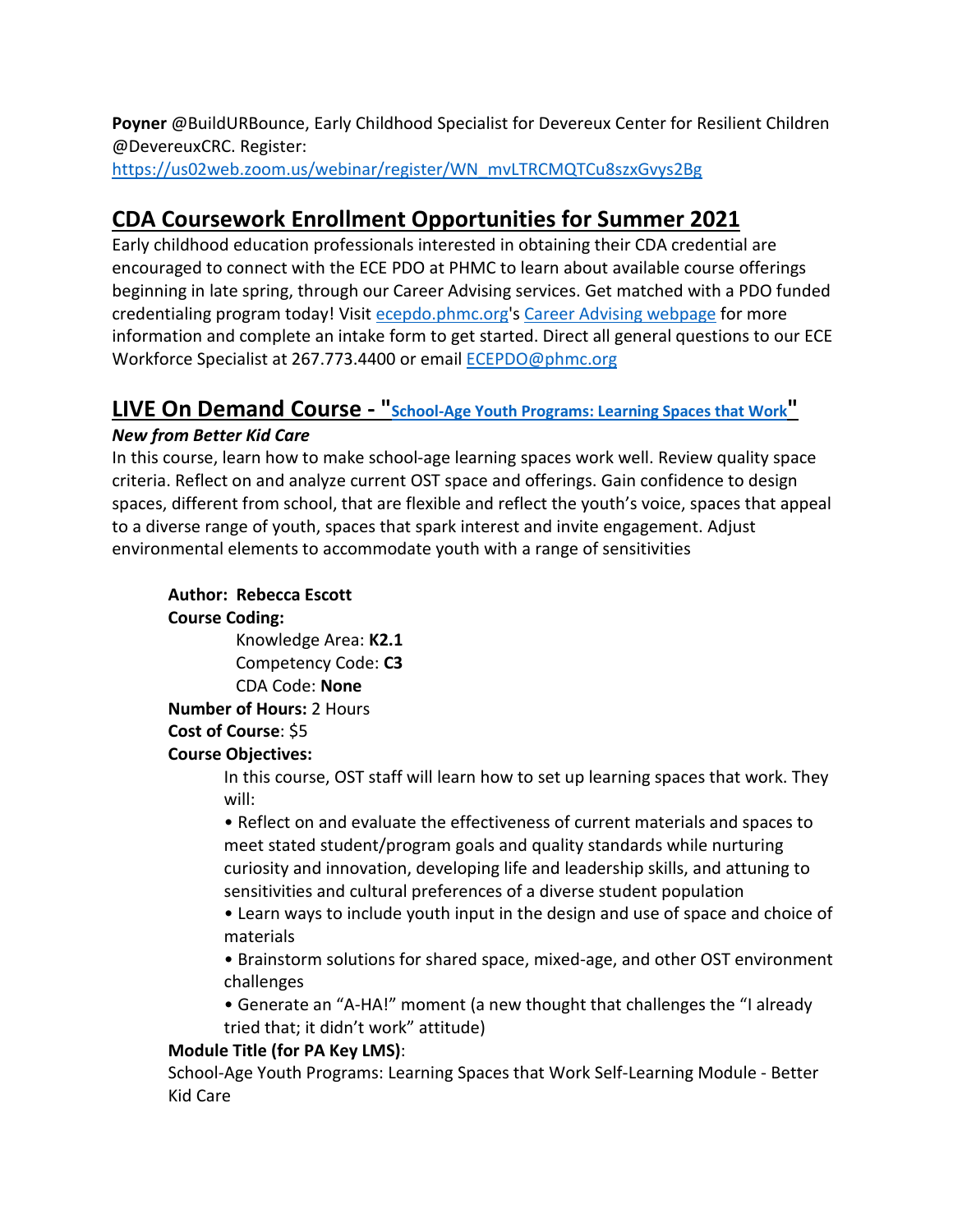### **Age Emphasis:** School age

# **Teach Plus Teaching Policy Fellowship**

Teach Plus Pennsylvania is currently accepting applications for the 2021-2[2 Teaching Policy](https://teachplus.org/pennsylvania-policy-fellowship)  [Fellowship,](https://teachplus.org/pennsylvania-policy-fellowship) a leadership opportunity for 30 outstanding Pennsylvania teachers, including those in ECE, looking to deepen their knowledge of education policy and amplify the voices of teacher leaders in Pennsylvania. This *paid* fellowship allows teachers to advocate on behalf of their students without leaving the classroom.

[Learn more and apply here.](https://teachplus.org/pennsylvania-policy-fellowship) [Nominate a teacher here.](https://teachplus.tfaforms.net/327658) 

# **Get Healthy Philly's (GHP) Shared Services Work Group**

The Shared Services Work Group will meet to explore shared services related to health and nutrition. Sample topics of discussion include: Child and Adult Care Food Program (CACFP), group purchasing, local food procurement, record-keeping strategies, etc. The time commitment for this opportunity will range from 6 - 9 virtual meeting hours with the opportunity for virtual discussion and assistance in between meetings. At this time GHP anticipates being able to support 15-20 programs through the Shared Services Workgroup. Stipends will be provided for time and participation. [Click here](https://philahealth.co1.qualtrics.com/jfe/form/SV_9zweT7ia4mShClL) **for the link for the Shared Services Workgroup application.**

# **NAEYC Survey: Impact of the Pandemic on the ECE Higher Ed Community**

We are now moving into the second year of a pandemic which has had a devastating impact on the early childhood field, including the ECE higher education community. While it has been a challenging year, we also know that ECE faculty have been deeply engaged in supporting their students during this time and working creatively and relentlessly to maintain quality professional preparation programs. NAEYC is conducting **[a survey](https://www.surveymonkey.com/r/FQS7R5S)** asking ECE faculty and ECE higher education administrators about the impact of the COVID-19 pandemic on their institutions, their early childhood education program(s), their students and themselves. Included in the survey are a number of questions for all respondents (ECE faculty and administrators) to answer. There is an additional set of questions for program chairs/administrators related to the impact of the pandemic on budgets, staffing and student enrollment/graduation. There is also a set of questions for respondents from North Carolina. The NCICDP Higher Education Workgroup will be using the data gathered in these questions to help shape its work in the coming months. **[This survey](https://www.surveymonkey.com/r/FQS7R5S)** will take about 10-20 minutes to complete. Please respond by Friday, April 30. Should you have any questions, contact Mary Harrill at **[mharrill@naeyc.org](mailto:mharrill@naeyc.org)**.

# **PHILLY FAMILIES CAN**

PHILLY FAMILIES CAN is an organization that connects families to voluntary personalized support. Services include Pre-K readiness and early literacy activities, supporting parents as a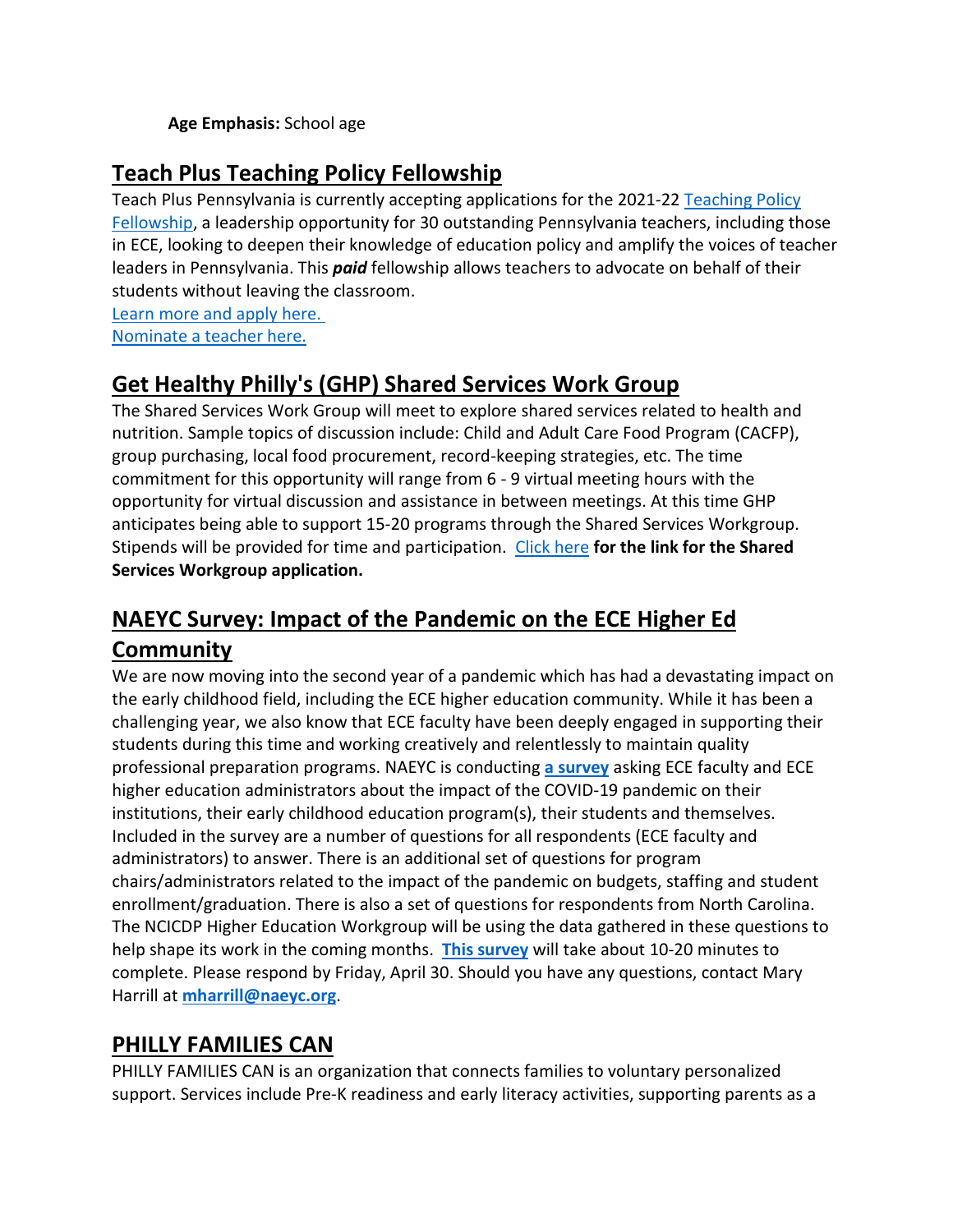child's first teacher, referrals for housing, job training, and healthcare, and opportunities to connect with other families. A representative is available to present at parent meetings. Please click [here](https://mcusercontent.com/e0573e59082d79044cb7cb5d6/files/25ae7198-0ab3-4fa5-92a7-338f74f5ac46/Philly_Families_CAN_Flyer_ENG_Final.pdf) for a flyer with more information.

Please click [here](https://mcusercontent.com/e0573e59082d79044cb7cb5d6/files/8905594b-96e1-4f11-827c-09d1c8c05024/Philly_Families_CAN_Flyer_ESP_Final.pdf) for a flyer in Spanish with more information.

## **School District Summer Program Information - Sign up today!**

The School District of Philadelphia and City of Philadelphia just opened up their summer 2021 learning opportunities for all district students! Learn more about all [program options:](https://www.philasd.org/academics/summer-2021-academic-programming/#1617747606560-5a486e84-1549)

- **Digital Kindergarten Transition Program** will be held for 90 minutes a day, 2 days a week from **June 28 – July 30**. Families will also have the opportunity to engage in optional asynchronous activities throughout the summer. **You MUST be registered for Kindergarten to enroll!** The application closes May 15. [Register for Kindergarten](https://www.philasd.org/studentplacement/services/kindergarten-registration/)
- **In-person programming for students entering grades 1 – 8** will run from **June 28 – July 30**. Sites are first-come, first-served, so register soon! Sites close by at Locke and Powel/SLAMS School--you don't have to be a student at that school to attend. Programming will run from 8:30 am – 3:00 pm [Register Today](https://docs.google.com/forms/d/e/1FAIpQLSdkt_U_cPzFJYFqlfMgzeBbl4ig0gB_5pxWFBI7f9wBbJqCgg/viewform)
- **High School Student** programming will be either in-person, digital, or hybrid. Programs run either from **June 28 – July 30** OR **July 6 – August 30**. These include both academic and high school bridge programs as well as paid internships through [WorkReady.](https://www.workready.org/) Learn [more and apply.](https://docs.google.com/forms/d/e/1FAIpQLScPGM7icBLAx_wGj6a1EfpaHFJw9mvTDsrX6rCWInqsw_J0SQ/viewform)

*Spots are limited so sign up soon and share with your friends and family*

## **File your taxes now to claim any remaining stimulus payments**

There's good news! More than 1 million Philadelphians are eligible to receive \$1,400 stimulus payments as part of the recently-passed American Rescue Plan. To make sure they receive all the money they are owed, individuals are encouraged to file their federal income taxes electronically, even if they do not normally file.

Filing your taxes electronically also ensures:

- Payments are processed faster
- Bank information can be submitted for direct deposit
- And families can receive the Earned Income Tax Credit and other credits they may qualify for.

Also, as part of the American Rescue Plan, the Child Tax Credit has been expanded. That means almost all Philadelphia families with children will receive a benefit of \$3,000 per child, or \$3,600 for younger children. That money can lift tens of thousands of children out of poverty this year. But again, filing your taxes is the best way to make sure you receive the money you are owed.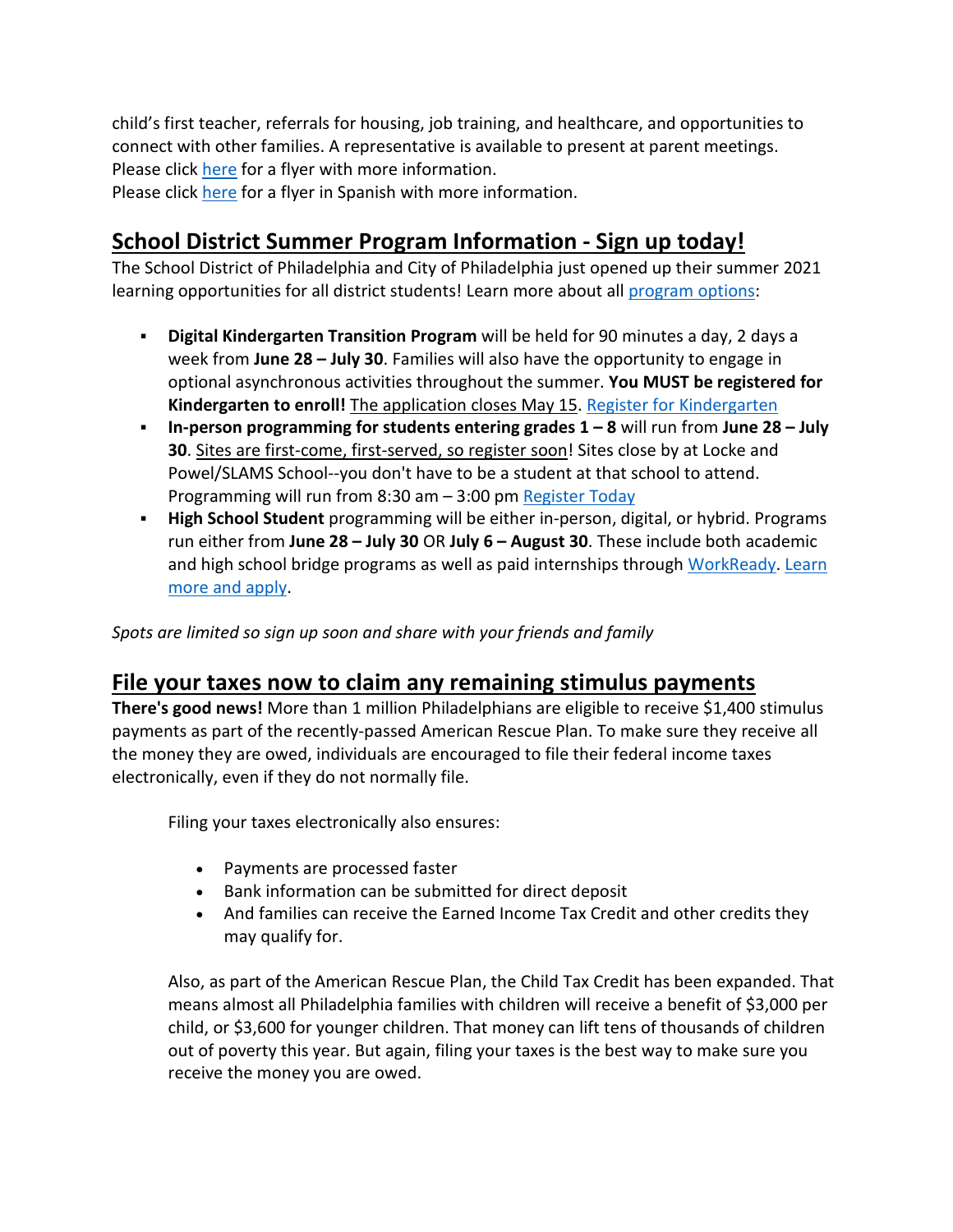**File now: the deadline to file is May 17, 2021.**

**You may be able to file for free. To see if you qualify for free tax prep assistance, visit [www.myfreetaxes.com](https://www.myfreetaxes.com/) or call 866-698-9435.**

Let's spread the word and make sure all eligible Philadelphians can claim the money they deserve!

## **PreK in PA**

If you were unable to participate in the March  $19<sup>th</sup>$  webinar on how PreK is working in PA, you can view a recording of the event at [https://vimeo.com/525699218.](https://vimeo.com/525699218)

The University of North Carolina (UNC) report, *Kindergarten Impacts of the Pennsylvania Pre-K Counts Program: A Statewide Evaluation* can be found here: [https://ed.unc.edu/research/funded-projects/peisner-feinberg-kindergarten-impacts](https://ed.unc.edu/research/funded-projects/peisner-feinberg-kindergarten-impacts-pennsylvania-pre-k/)[pennsylvania-pre-k/](https://ed.unc.edu/research/funded-projects/peisner-feinberg-kindergarten-impacts-pennsylvania-pre-k/)

The [slideshow presented during our webinar](https://www.dropbox.com/scl/fi/39f3zmld6ly0qx3cj6f5v/3_16_21-Webinar-ELPA-Updates.pptx?dl=0&rlkey=lhjda7ly07ik927347rbhyslx) as part of the campaigns' update can be downloaded and is attached.

Additional information can be found on the campaign websites: [prekforpa.org](http://www.prekforpa.org/) [startstrongpa.org](https://startstrongpa.org/) [childhoodbeginsathome.org](https://www.childhoodbeginsathome.org/)

# **Job Openings**

- **PHLpreK Director** In January 2017, the City established an early childhood education initiative that funds 3,300 pre-K seats spread across 130+ childcare locations across the city. They are looking for a Director of PHLpreK to oversee this growing program. The details are in the application here: **LINK**. They are looking for someone who has a background in early childhood education, has managed grants of this nature (~\$50m education investment), and has a commitment to diversity, equity, and inclusionary practices. The salary range is \$100-115,000, and they are looking for someone to start soon.
- Peas in a Pod is looking for a Creative fun and Energetic daycare teacher. **Peas In A Pod learning center** LLC, is a very innovative, non-traditional childcare/learning center.
	- o Must have 2 years of childcare experience.
	- o Must have a high school diploma .
	- o Must have criminal clearances.
	- o Must have child abuse clearances.
	- o Must have finger printing clearance.
	- o Must have 2 letters of references.
	- o Must have a completed health form.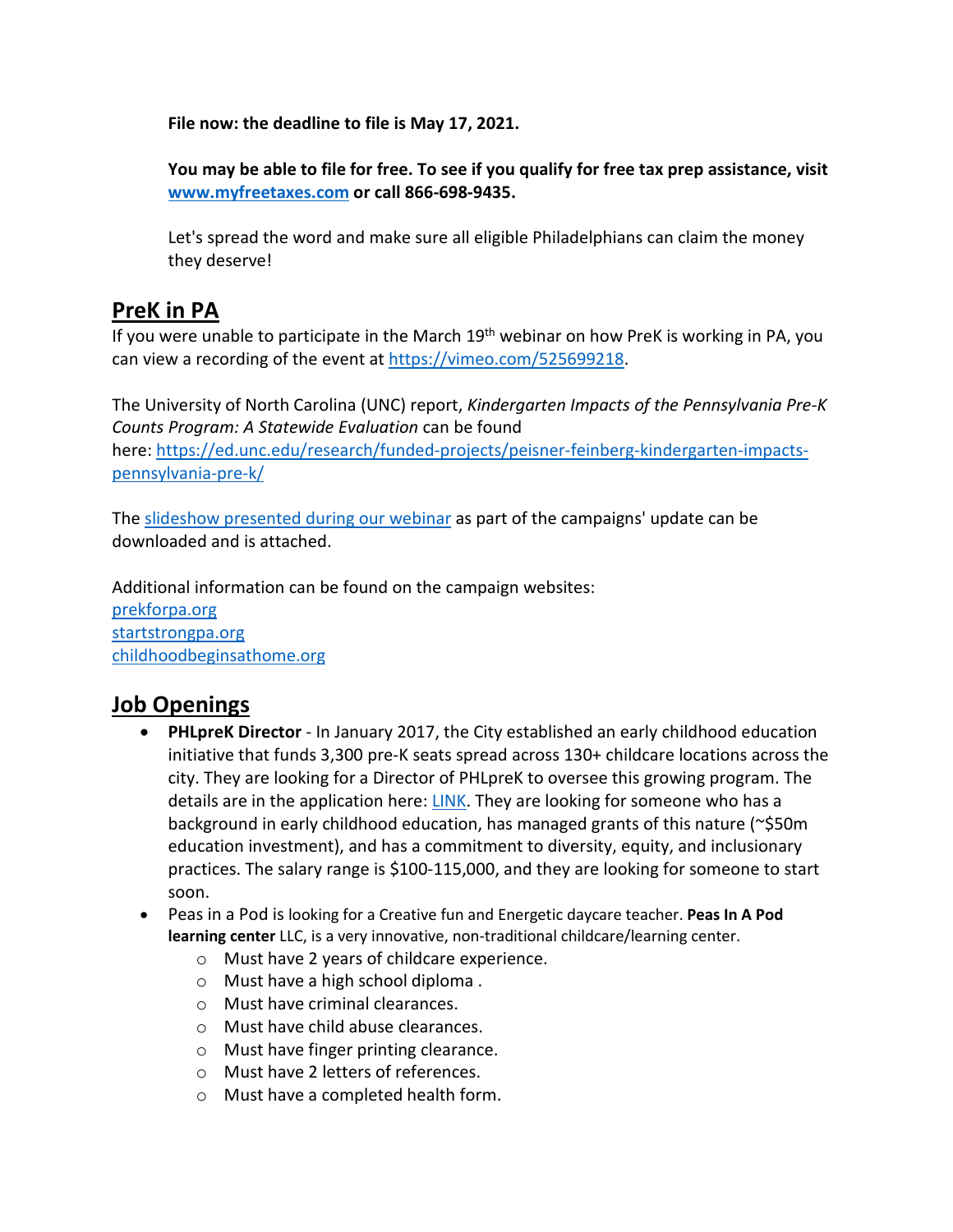- o Must be dependable, reliable and hard working.
- o Must know how to write a lesson plan.
- o Above all, must love children!
- o Monday-Friday
- o 8:00am-4:00pm
- o Please call (215) 725-7637 to schedule an interview
- **The Incredible Kids Learning Center Organization** is growing very fast and is an equal opportunity employer and care provider. We are a high-quality STAR-4 Early Childhood Development Center and Educational Institution located in Northeast Philadelphia and will be opening two new centers this year. You will be joining a great organization with a solid reputation with many opportunities for professional and personal advancement. We offer very competitive salaries and a comprehensive benefits package. Please see the [attached flyer](https://www.dropbox.com/s/b4kxfdorho8xh1i/Incredible%20Kids%20job%20openings.pdf?dl=0) for details.
- **Fab Youth Philly is hiring adults!** Fab Youth Philly is now hiring adults for our summer program: Join our team as a Play Captain Supervisor or Play Captain Group Leader see below for details. Interviews will take place virtually; training and employment will be in-person following Covid-19 safety protocols. Candidates must be available to work in a variety of outdoor conditions on a daily basis. [https://www.fabyouthphilly.com/job](https://www.fabyouthphilly.com/job-openings)[openings](https://www.fabyouthphilly.com/job-openings)
	- o For questions: [info@fabyouthphilly.com](mailto:info@fabyouthphilly.com)
	- o Pre-screening calls for selected candidates will take place on or about the week of May 3, 2021
	- o Virtual Interviews for selected candidates will take place between May 10-May 21, 2021.
	- o Employment/training start date: June 15-August 17, 2021

## **Sharing Corner:**

- From Betsy Saatman at the PA Key
	- o Solo, Yet Together [A Dozen Physically Active Summertime Experiences for](https://www.dropbox.com/s/eti7v994ig5z8yc/Solo%20Yet%20Together.pdf?dl=0)  [school-age youth honoring COVID-respectful restrictions](https://www.dropbox.com/s/eti7v994ig5z8yc/Solo%20Yet%20Together.pdf?dl=0)
	- o Together, Together [A Professional Development series offered by the](https://www.dropbox.com/s/eti7v994ig5z8yc/Solo%20Yet%20Together.pdf?dl=0)  [Pennsylvania School Age Childcare Alliance](https://www.dropbox.com/s/eti7v994ig5z8yc/Solo%20Yet%20Together.pdf?dl=0)
- From Rose Snyder at SharedSourcePA Introducing our brand new "Marketing Plan Toolkit!" This step-by-step set of 'how to' guides and tools are designed to help you develop a comprehensive marketing plan. You'll explore best practices, answer questions about your business needs, market and goals, and explore strategies to spread the word to prospective families, new employees, and build a well-known, respected presence in your community. Visit SharedSourcePA today to get started with this group of fabulous new tools!

**[VIEW THE NEW MARKETING TOOLKIT](https://protect-us.mimecast.com/s/klPXCv2zLzT2Q4jsyYIy5)**

• From Michelle Zitsch at the PA Key – In case you were not able to join NAFCC's webinar "Understanding Federal Funding: What's in it for Family Child Care? Part 1," here is are links to the webinar [in English](https://www.youtube.com/watch?v=z3TOugYbBzg&t=319s) and [in Spanish](https://youtu.be/lU8PqH4-O74)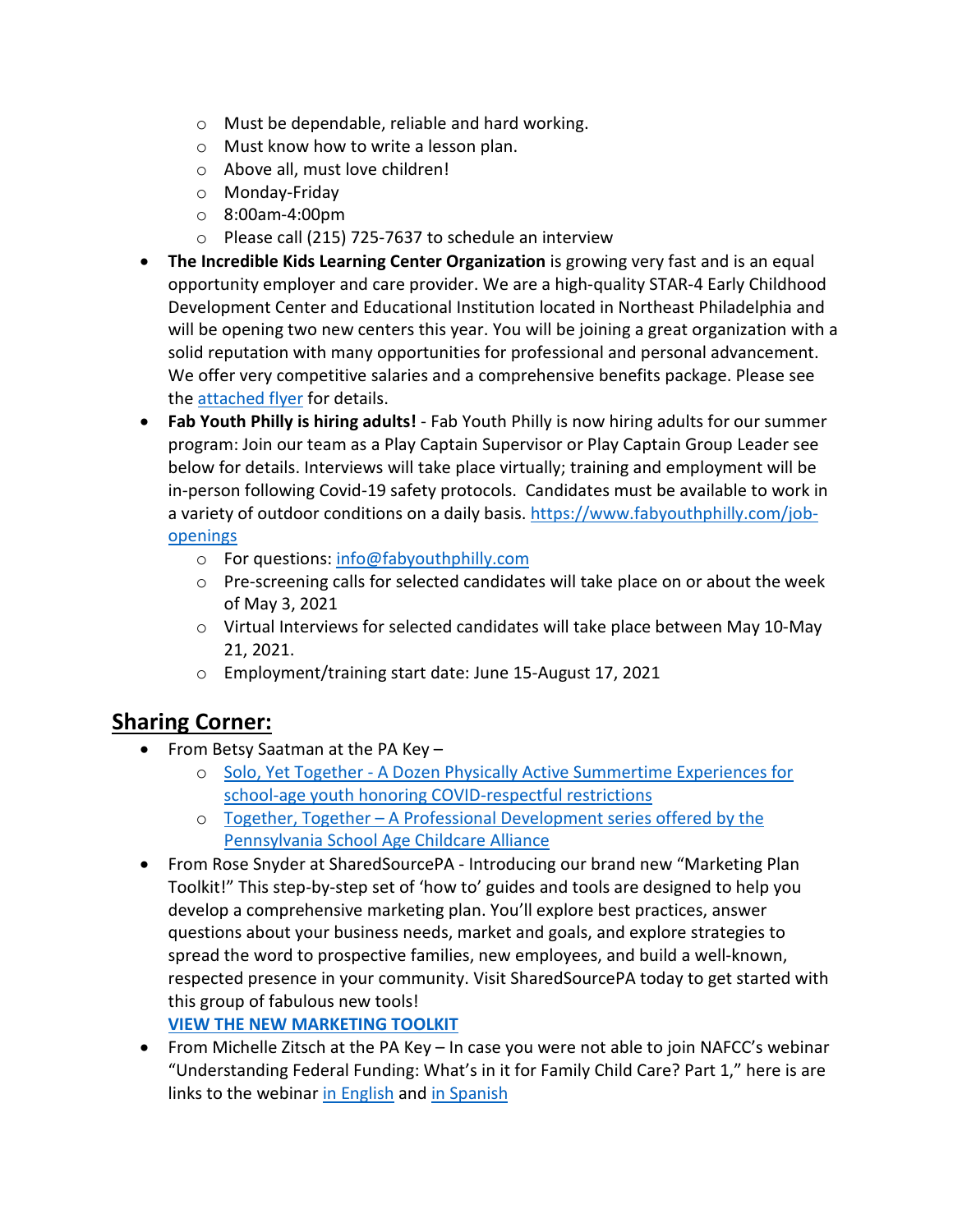- From Jeanne Frantz at the PA Key We here at the PA Key Infant-Early Childhood Mental Health Consultation Team are excited to announce our *new brochure and newsletter*!
	- o Here is the link for the current edition of the newsletter: [https://conta.cc/3qs2NCf](https://myemail.constantcontact.com/Bright-Start--Bright-Kids--Bright-Future---March-2021.html?soid=1112117859299&aid=XRVloqJSLeQ)
	- o *Click here to subscribe to the newsletter*: [https://www.pakeys.org/getting](https://www.pakeys.org/getting-started/about-us/newsletter-signup/)[started/about-us/newsletter-signup/](https://www.pakeys.org/getting-started/about-us/newsletter-signup/)
	- o Our new brochure is attached, and is also available as a PDF: [https://s35729.pcdn.co/wp](https://s35729.pcdn.co/wp-content/uploads/2021/03/IECMHbrochure_Feb2021.pdf)[content/uploads/2021/03/IECMHbrochure\\_Feb2021.pdf](https://s35729.pcdn.co/wp-content/uploads/2021/03/IECMHbrochure_Feb2021.pdf)

## **Keeping PA Kids Safe from Abuse**

DHS believes that protecting Pennsylvania's children from abuse and neglect is a shared responsibility. Protecting children from abuse and neglect unites lawmakers, community partners, the child protective services system, citizens, and families to provide a safe environment for children throughout the commonwealth.

In partnership with counties, schools, and community organizations, the department is promoting evidence-based programs that give parents the skills and supports, both formal and informal, that they need to ensure that their children grow up in safe and loving homes. By working together and relying on natural supports like family members and neighbors, we can improve outcomes for families and protect our children.

April is Child Abuse Prevention Month and we all need to do our part to make sure that children are safe and cared for during this stressful time.

With more Pennsylvanians getting vaccinated everyday, we are headed towards the light at the end of the tunnel. However, continued social distancing can leave some children and families isolated and this can increase the risk of child abuse and neglect. Be watchful and aware of the children in your community. If you have concerns that a child is not safe or being cared for, take action - it could save a child's life.

☎**Report child abuse 24/7 at Childline: 1-800-932-0313 Mandated Reporters can report electronically: [bit.ly/2JHAjBr](https://www.compass.state.pa.us/cwis/public/home?fbclid=IwAR1sR9vVRvkQiVumPBFB0A4D6xKMVWe6Ho8_A-fQnp3f5H4HGq6bEr2a92Q) Find Resources for struggling families from United Way:** [www.uwp.org](https://www.uwp.org/?fbclid=IwAR3Sy8DIg05u-HFekX9eIzfo_0czMo5Vc0XLAXyqnZq81UTjKLeACGWf47o)

For more information on critical components impacting child protection, visit [www.KeepKidsSafe.pa.gov.](https://www.dhs.pa.gov/keepkidssafe/Pages/default.aspx) To learn more about the #ProtectPAKids campaign, visit [www.pablueribbonchampion.org.](http://www.pablueribbonchampion.org/)

Lastly, as many of you who use PELICAN Provider Self Service may have noticed, there were several changes made to the system at the end of March. Attached is an overview (in case you're not sure you caught them all). Of special note…you can now report when a family